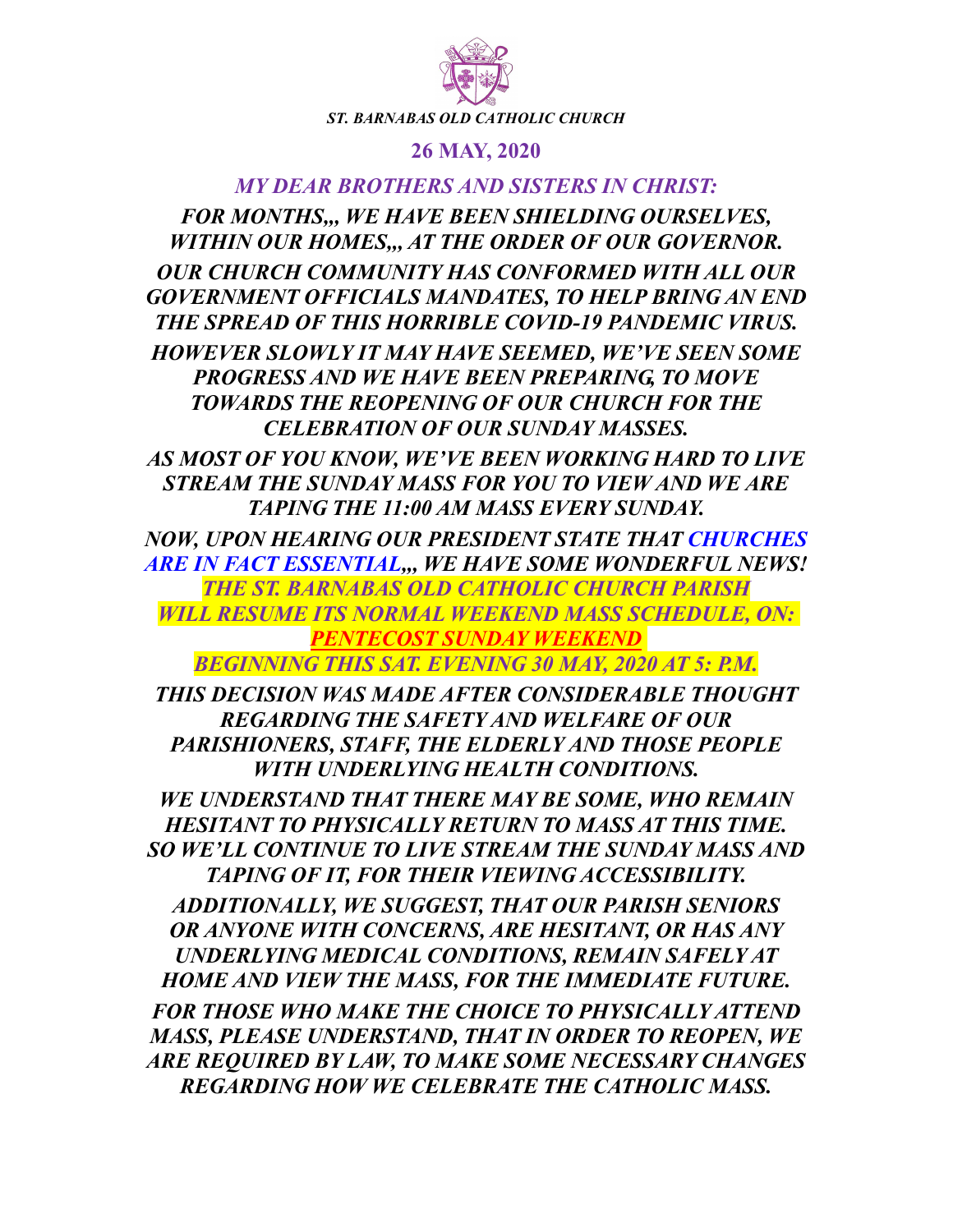*DUE TO NEVADA STATE GOVERNMENTAL "SOCIAL DISTANCING GUIDELINES", THERE WILL BE LIMITS AND CHALLENGES, REGARDING HOW MANY PARISHIONERS CAN ENTER THE SANCTUARY AT EACH MASS, AND TO WHAT DEGREE PERSONAL PHYSICAL CONTACT WILL BE ALLOWED.* 

*WE RECOMMEND THE FOLLOWING SAFETY PRECAUTIONS AS MINIMAL INITIAL GUIDELINES TO HELP REDUCE THE POSSIBILITY OF SPREADING THE COVID-19 VIRUS.* 

*a) USE THE SANITIZING WIPES IN THE PEWS, OR LIQUIDS WHEN YOU ENTER OR LEAVE THE CHURCH.* 

*b) PROTECTIVE MASKS OPTIONAL WHILE IN THE CHURCH c) RESPECT THE 6' SOCIAL DISTANCING RULE.* 

*d) SHOULD TOO MANY PARISHIONERS OPT TO COME TO THE SAME MASS AFTER WE ARE FULL, THEY MAY BE ASKED TO RETURN FOR ANOTHER MASS.* 

*OBVIOUSLY, WE WILL NEED EVERY PARISHIONER TO COOPERATE WITH OUR FELLOW PARISHIONERS, IN ORDER FOR US TO BE SUCCESSFUL.* 

*WE ARE REQUIRED TO LIMIT OUR MASSES TO 25% OF OUR TOTAL MEMBERSHIP, THEREFORE, IF WE NEED TO INCREASE THE NUMBER OF MASSES THAT WE OFFER, WE WILL DO THAT! OUR USHERS WILL GREET EACH PARISHIONER AT THE DOOR AND TO SHOW THEM TO THEIR SEATS. EACH AVAILABLE SEAT, WILL BE MARKED WITH A BLUE CROSS. FAMILIES MAY SIT CLOSER TOGETHER, BUT WE ASK THAT THEY FILL THE 1ST THREE ROWS OF PEWS, IN ORDER TO ALLOW MORE SINGLE PARISHIONERS TO ATTEND SINCE THEY MUST ABIDE WITH THE 6' SOCIAL DISTANCING GUIDELINES.* 

*THERE WILL BE A BRASS DONATION STAND IN THE CENTER OF THE LAST PEW IN THE REAR OF THE CHURCH FOR YOUR GIFTS OFFERINGS AND TITHES TO THE LORD.* 

*SO, AT THE PROCESSION, AT THE BEGINNING OF THE MASS, THE CLERGY WILL ENTER THE ALTAR FROM THE SACRISTY AND WILL RETURN THERE, AFTER MASS HAS ENDED.* 

 *AT THE KISS OF PEACE OF CHRIST WE CAN BOW TO ONE ANOTHER THUS LIMITING PHYSICAL CONTACT.* 

*HOLY COMMUNION WILL BE IN THE FORM OF THE HOST ONLY AND IT WILL BE PLACED, IN YOUR HAND, BY THE PRIEST, AS YOU COME FORWARD FROM THE REAR OF THE SANCTUARY. PLEASE REMEMBER, "KEEP YOUR DISTANCE"*